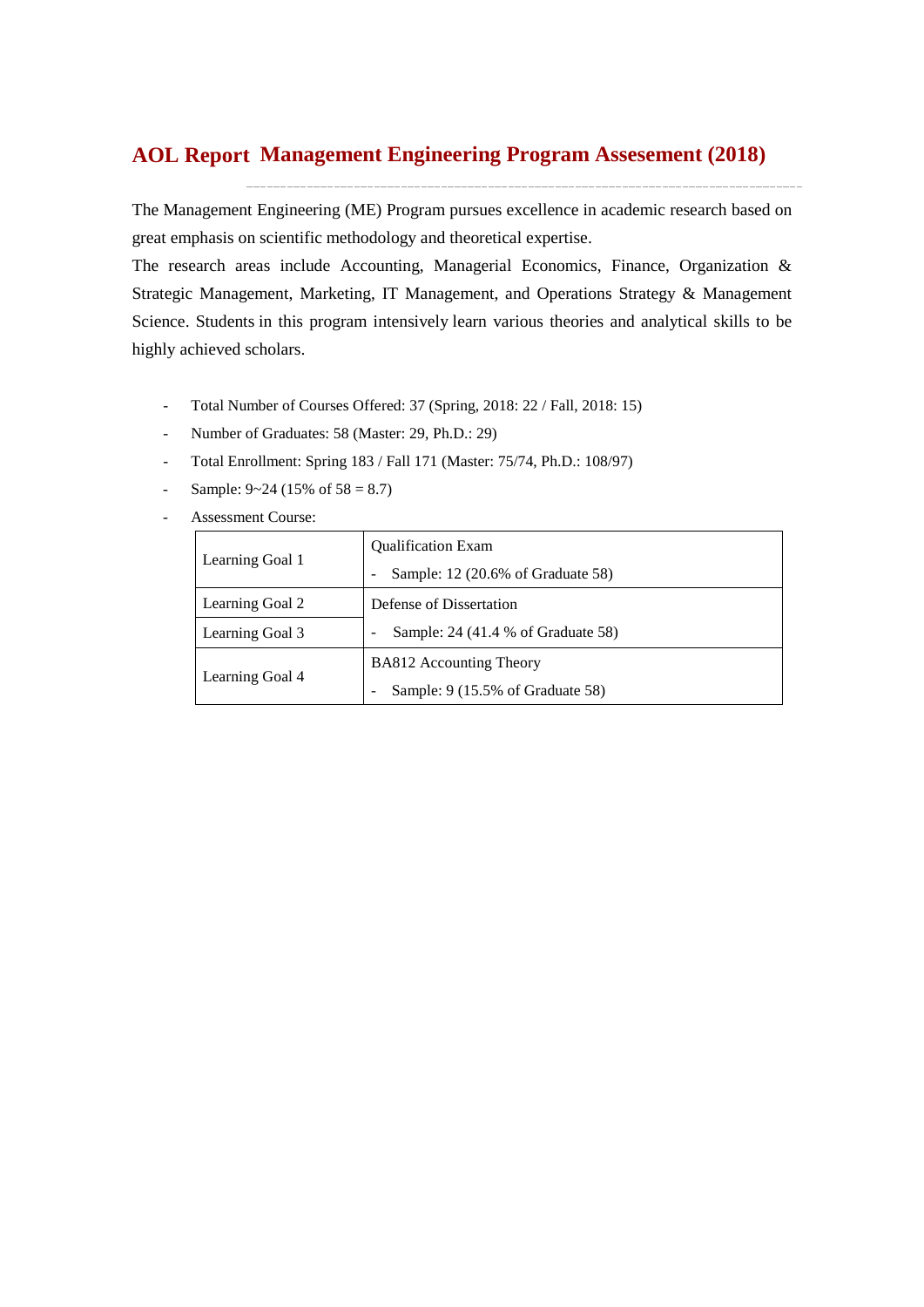# **Overview of Assessment**

| <b>Management Engineering Program Assessment: Learning Goal 1</b>                                                                                                                                  |                                                        |                                         |  |  |  |  |  |
|----------------------------------------------------------------------------------------------------------------------------------------------------------------------------------------------------|--------------------------------------------------------|-----------------------------------------|--|--|--|--|--|
| Learning Goal1 (Research Qualification):<br>Our graduates will have skills (or ability) to conduct quality research.                                                                               |                                                        |                                         |  |  |  |  |  |
| <b>Learning Objective</b><br><b>Sample</b><br><b>Methods</b>                                                                                                                                       |                                                        |                                         |  |  |  |  |  |
| (L11) Our students will have basic<br>quantitative skills for research.<br>$(L12)$ Our students will have basic theory,<br>analytical research tools, and background<br>about their research area. | <b>Oualification Exam in Fall</b><br>Semester $(N=12)$ | <b>Oualification Exam</b><br>evaluation |  |  |  |  |  |
| - Professor in charge evaluates doctorial students who took qualification exam.<br><sup>*</sup> 1 (Fails to Meet Expectations) 2 (Meets Expectations) 3 (Exceed Expectation)                       |                                                        |                                         |  |  |  |  |  |

| <b>Management Engineering Program Assessment: Learning Goal 2</b>                         |                                      |              |  |  |  |  |  |  |
|-------------------------------------------------------------------------------------------|--------------------------------------|--------------|--|--|--|--|--|--|
| Learning Goal2 (Professional Communication):                                              |                                      |              |  |  |  |  |  |  |
| Our graduates will be effective professional communicators.                               |                                      |              |  |  |  |  |  |  |
| <b>Learning Objective</b><br><b>Sample</b><br><b>Methods</b>                              |                                      |              |  |  |  |  |  |  |
| (L21) Our students will create well-written                                               |                                      |              |  |  |  |  |  |  |
| professional papers on a research topic.                                                  | Defense of Dissertation in           | Dissertation |  |  |  |  |  |  |
| (L22) Our students will deliver an effective                                              | evaluation<br>Fall Semester $(N=24)$ |              |  |  |  |  |  |  |
| oral presentation on a research topic.                                                    |                                      |              |  |  |  |  |  |  |
| - Use dissertation evaluation in defenses of dissertation.                                |                                      |              |  |  |  |  |  |  |
| <sup>*</sup> 1 (Fails to Meet Expectations) 2 (Meets Expectations) 3 (Exceed Expectation) |                                      |              |  |  |  |  |  |  |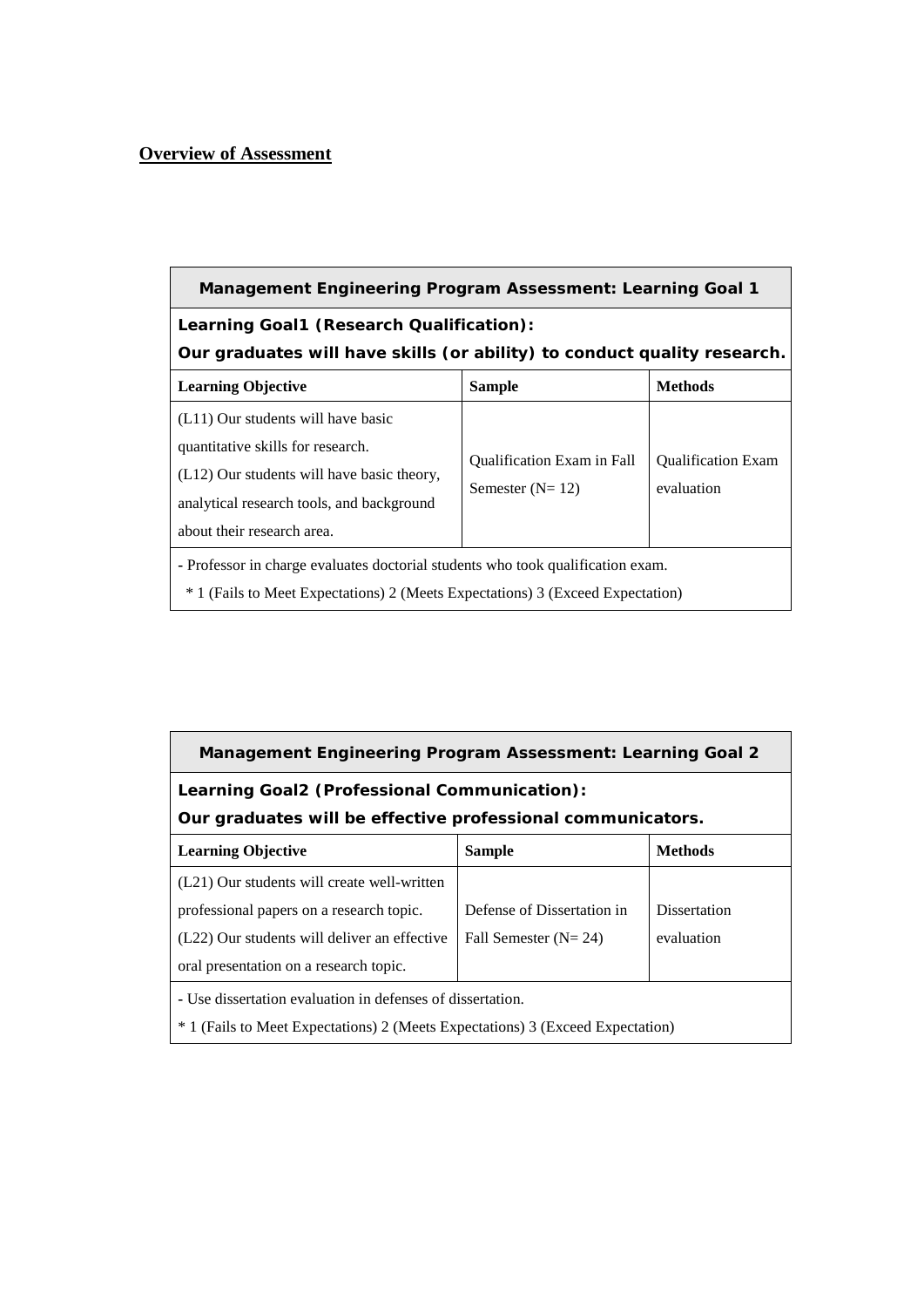## **Management Engineering Program Assessment: Learning Goal 3**

# **Learning Goal3 (Analytical and Creative Thinking): Our graduates will be capable researchers.**

| <b>Learning Objective</b>                                                                                                                                                                            | <b>Sample</b>                                        | <b>Methods</b>          |  |  |  |  |  |
|------------------------------------------------------------------------------------------------------------------------------------------------------------------------------------------------------|------------------------------------------------------|-------------------------|--|--|--|--|--|
| (L31) Our students will identify and<br>diagnose management/research problems.<br>(L32) Our students will engage in<br>management research and present the<br>findings of such research effectively. | Defense of Dissertation<br>in Fall Semester $(N=24)$ | Dissertation evaluation |  |  |  |  |  |
| - Use dissertation evaluation in defenses of dissertation<br><sup>*</sup> 1 (Fails to Meet Expectations) 2 (Meets Expectations) 3 (Exceed Expectation)                                               |                                                      |                         |  |  |  |  |  |

| <b>Management Engineering Program Assessment: Learning Goal 4</b>                                                                                                 |  |  |  |  |  |  |  |  |
|-------------------------------------------------------------------------------------------------------------------------------------------------------------------|--|--|--|--|--|--|--|--|
| Learning Goal4 (Academic Teamwork):<br>Our graduates will use team building successfully.                                                                         |  |  |  |  |  |  |  |  |
| <b>Learning Objective</b><br><b>Sample</b><br><b>Methods</b>                                                                                                      |  |  |  |  |  |  |  |  |
| Student enrolled in<br>(L41) Our students will know how to build<br>Course-embedded survey<br>$BA812(N=9)$<br>(peer evaluation)<br>an academic team successfully. |  |  |  |  |  |  |  |  |
| - Use course-embedded survey in BA812 for peer review among team                                                                                                  |  |  |  |  |  |  |  |  |
| <sup>*</sup> 1 (Fails to Meet Expectations) 2 (Meets Expectations) 3 (Exceed Expectation)                                                                         |  |  |  |  |  |  |  |  |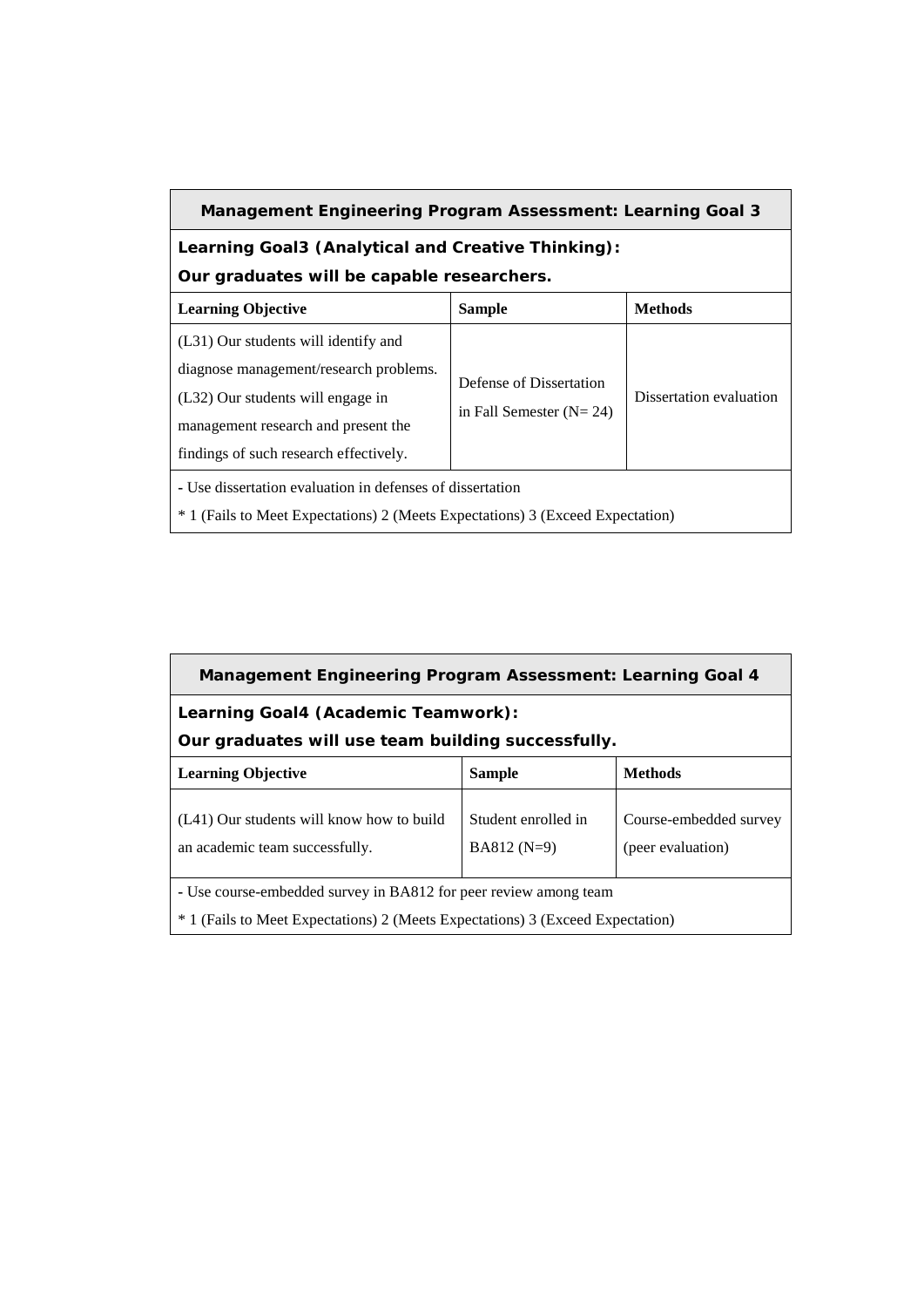# **Data Analysis and Results**

| <b>Assessment Learning Goal 1: Qualification Exam</b>                     |                |                  |                |                         |                |                |                |                |                         |  |
|---------------------------------------------------------------------------|----------------|------------------|----------------|-------------------------|----------------|----------------|----------------|----------------|-------------------------|--|
| Professor in charge evaluates the 1 <sup>st</sup> year doctorial students |                |                  |                |                         |                |                |                |                |                         |  |
| <b>Student</b>                                                            |                |                  | L11            |                         |                |                |                |                |                         |  |
| <b>Number</b>                                                             | $\mathbf{1}$   | $\overline{2}$   | 3              | $\overline{\mathbf{4}}$ | 5              | $\mathbf{1}$   | $\overline{2}$ | 3              | $\overline{\mathbf{4}}$ |  |
| $\mathbf{1}$                                                              | 3              | 2                | 3              | 3                       | $\overline{c}$ | 3              | $\overline{2}$ | 3              | $\overline{c}$          |  |
| $\overline{2}$                                                            | $\overline{2}$ | $\overline{2}$   | $\overline{2}$ | $\overline{2}$          | $\overline{2}$ | $\overline{2}$ | $\mathbf{1}$   | $\overline{2}$ | $\overline{c}$          |  |
| 3                                                                         | 3              | 3                | 3              | 3                       | 3              | 3              | 3              | 3              | 3                       |  |
| $\overline{4}$                                                            | $\overline{2}$ | $\overline{c}$   | 2              | $\overline{2}$          | $\overline{2}$ | $\overline{2}$ | $\overline{2}$ | $\overline{2}$ | $\overline{c}$          |  |
| 5                                                                         | 3              | $\overline{c}$   | 2              | 3                       | $\overline{c}$ | 3              | $\overline{2}$ | $\overline{2}$ | $\overline{c}$          |  |
| 6                                                                         | $\overline{2}$ | $\overline{2}$   | $\overline{2}$ | 3                       | $\overline{c}$ | $\overline{2}$ | $\overline{2}$ | $\overline{2}$ | $\overline{c}$          |  |
| 7                                                                         | 3              | $\overline{c}$   | 2              | 3                       | $\overline{2}$ | 3              | $\overline{2}$ | $\overline{c}$ | $\overline{2}$          |  |
| 8                                                                         | $\overline{2}$ | $\overline{2}$   | $\overline{2}$ | $\overline{2}$          | $\overline{2}$ | $\overline{2}$ | $\overline{2}$ | $\overline{2}$ | $\overline{c}$          |  |
| 9                                                                         | 3              | $\overline{2}$   | 3              | 3                       | 3              | 3              | $\overline{2}$ | 3              | 3                       |  |
| 10                                                                        | 3              | 3                | $\overline{2}$ | 3                       | 3              | $\overline{2}$ | 3              | 3              | 2                       |  |
| 11                                                                        | $\overline{2}$ | 2                | 3              | 3                       | 2              | 2              | $\overline{2}$ | 3              | 2                       |  |
| 12                                                                        | 3              | 2                | 3              | 3                       | $\overline{2}$ | 3              | 3              | 3              | 3                       |  |
| 3 point total                                                             | $\overline{7}$ | $\overline{2}$   | 5              | 9                       | 3              | 6              | 3              | 6              | 3                       |  |
| 2 point total                                                             | 5              | 10               | 7              | 3                       | 9              | 6              | 8              | 6              | 9                       |  |
| 1 point total                                                             | $\overline{0}$ | $\boldsymbol{0}$ | $\overline{0}$ | $\boldsymbol{0}$        | $\overline{0}$ | $\overline{0}$ | $\mathbf{1}$   | $\overline{0}$ | $\theta$                |  |
|                                                                           | 2.46           | 2.15             | 2.46           | 2.85                    | 2.46           | 2.38           | 2.15           | 2.54           | 2.38                    |  |
| Average                                                                   |                |                  | 2.48           |                         |                | 2.37           |                |                |                         |  |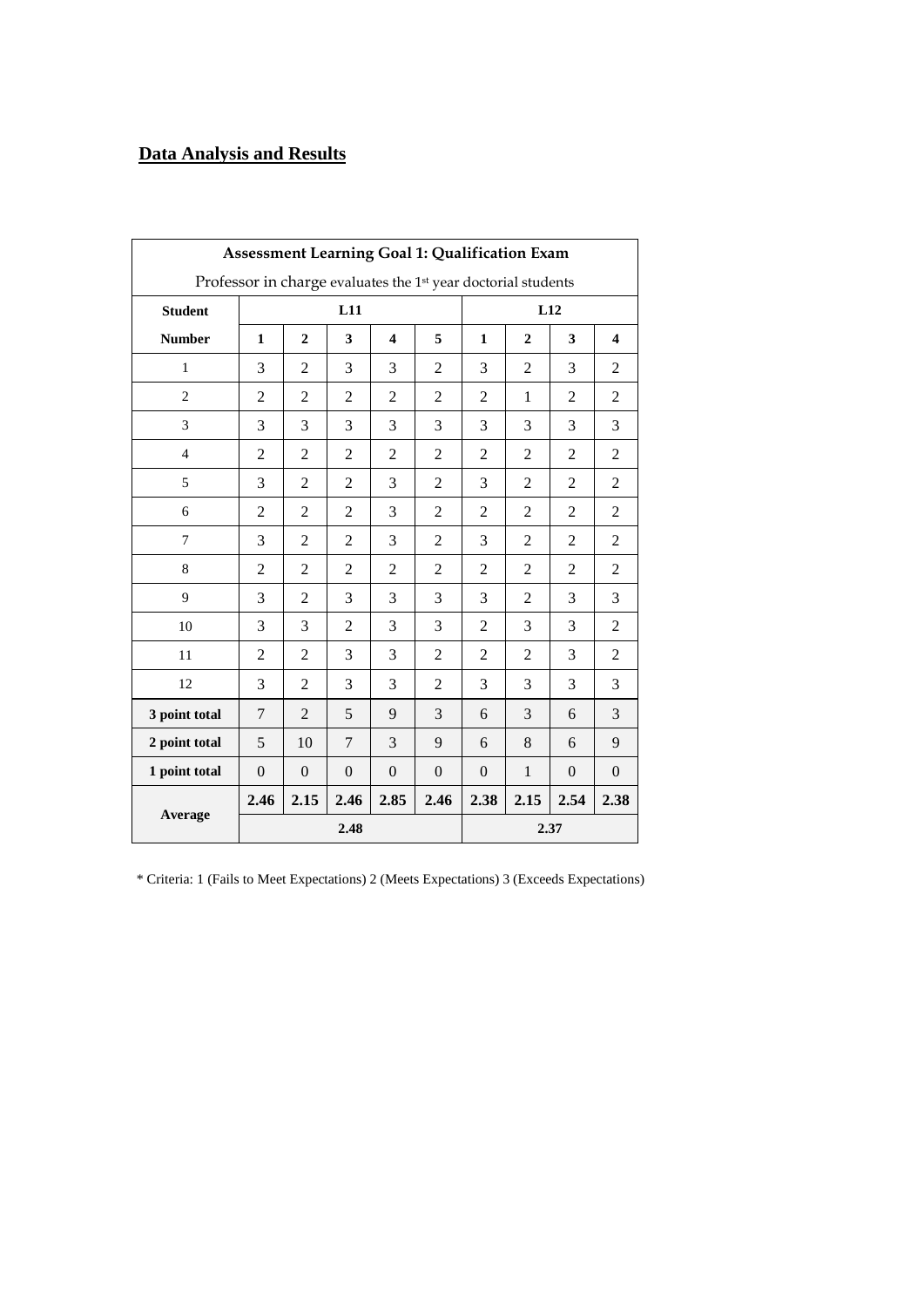|                | <b>Assessment Learning Goal 2: Defense of Dissertation</b><br>Committee members evaluate the master or doctorial students |                  |                  |                         |                  |                  |                  |                             |                  |                         |                  |                  |                  |
|----------------|---------------------------------------------------------------------------------------------------------------------------|------------------|------------------|-------------------------|------------------|------------------|------------------|-----------------------------|------------------|-------------------------|------------------|------------------|------------------|
| <b>Student</b> |                                                                                                                           |                  | L21              |                         |                  |                  |                  |                             |                  | L22                     |                  |                  |                  |
| <b>Number</b>  | $\mathbf{1}$                                                                                                              | $\boldsymbol{2}$ | 3                | $\overline{\mathbf{4}}$ | 5                | 6                | $\mathbf{1}$     | $\overline{2}$              | $\mathbf{3}$     | $\overline{\mathbf{4}}$ | 5                | 6                | 7                |
| $\mathbf{1}$   | 3                                                                                                                         | 2                | $\overline{2}$   | 3                       | 3                | 3                | 3                | 3                           | $\mathfrak{2}$   | 3                       | 3                | 3                | 3                |
| $\mathbf{2}$   | 3                                                                                                                         | 2                | $\overline{c}$   | 3                       | $\overline{c}$   | 2                | 3                | 3                           | $\overline{2}$   | 2                       | 3                | 2                | 3                |
| 3              | 3                                                                                                                         | $\mathbf{2}$     | $\overline{c}$   | 3                       | 3                | 3                | 3                | 3                           | 3                | 3                       | 3                | 3                | 3                |
| $\overline{4}$ | $\mathbf{2}$                                                                                                              | 2                | $\overline{2}$   | 3                       | 3                | 3                | $\overline{2}$   | $\overline{c}$              | 3                | 3                       | 3                | 3                | 3                |
| 5              | 3                                                                                                                         | 3                | 3                | 3                       | 3                | 3                | 3                | 3                           | 3                | 3                       | 3                | 3                | 3                |
| 6              | 3                                                                                                                         | 3                | $\overline{2}$   | 3                       | 3                | 3                | 3                | 3                           | 3                | 3                       | 3                | 3                | 3                |
| $\tau$         | $\mathfrak{2}$                                                                                                            | $\mathbf{2}$     | $\overline{c}$   | 3                       | 3                | $\boldsymbol{2}$ | 3                | $\mathfrak{2}$              | $\mathfrak{2}$   | 3                       | 3                | 3                | 3                |
| 8              | 3                                                                                                                         | $\overline{2}$   | $\overline{c}$   | 3                       | 3                | $\overline{c}$   | 3                | 3                           | 3                | 3                       | 3                | 3                | $\mathfrak{Z}$   |
| 9              | $\overline{2}$                                                                                                            | $\overline{2}$   | $\overline{2}$   | $\mathfrak{2}$          | 3                | 3                | $\overline{2}$   | $\mathfrak{2}$              | 3                | 2                       | 2                | 3                | 2                |
| 10             | 3                                                                                                                         | $\mathbf{2}$     | $\overline{2}$   | 3                       | 3                | 3                | 3                | 3                           | $\overline{2}$   | 2                       | $\overline{c}$   | $\mathfrak{2}$   | $\overline{c}$   |
| 11             | 3                                                                                                                         | $\overline{2}$   | $\overline{2}$   | $\mathfrak{2}$          | $\overline{2}$   | 3                | 3                | 3                           | $\overline{2}$   | 3                       | 3                | 3                | $\mathfrak{Z}$   |
| 12             | 3                                                                                                                         | 3                | $\overline{2}$   | 3                       | 3                | 3                | 3                | 3                           | 3                | 3                       | 3                | 3                | 3                |
| 13             | 2                                                                                                                         | 2                | 2                | 2                       | $\mathfrak{2}$   | $\overline{c}$   | $\overline{c}$   | 3                           | 3                | 3                       | 2                | 3                | $\overline{c}$   |
| 14             | 3                                                                                                                         | 3                | 3                | 3                       | 3                | 3                | 3                | 3                           | 3                | 3                       | 3                | 3                | 3                |
| 15             | 3                                                                                                                         | 3                | 3                | 3                       | 3                | 3                | 3                | 3                           | 3                | 3                       | 3                | 3                | 3                |
| 16             | 3                                                                                                                         | 3                | 3                | 3                       | 3                | 3                | 3                | 3                           | 3                | 3                       | 3                | 3                | 3                |
| 17             | $\mathfrak{2}$                                                                                                            | $\overline{2}$   | $\overline{2}$   | 3                       | $\overline{2}$   | 3                | 3                | 3                           | 3                | 3                       | 3                | 3                | 3                |
| 18             | 3                                                                                                                         | 3                | 3                | 3                       | 3                | 3                | 3                | 3                           | 3                | 3                       | 2                | 3                | 3                |
| 19             | 3                                                                                                                         | 3                | 3                | 3                       | 3                | 3                | 3                | $\mathfrak{Z}$              | $\overline{2}$   | $\mathfrak{2}$          | 3                | 2                | $\mathfrak{Z}$   |
| 20             | $\mathfrak{2}$                                                                                                            | 3                | $\overline{2}$   | $\mathfrak{2}$          | $\overline{c}$   | $\overline{2}$   | 3                | 3                           | 3                | 3                       | 3                | 3                | $\overline{2}$   |
| 21             | $\overline{c}$                                                                                                            | $\boldsymbol{2}$ | $\overline{c}$   | 3                       | $\mathfrak{Z}$   | $\overline{c}$   | $\mathfrak 3$    | $\ensuremath{\mathfrak{Z}}$ | $\mathfrak{2}$   | $\boldsymbol{2}$        | $\mathfrak{Z}$   | $\sqrt{2}$       | $\overline{c}$   |
| 22             | 3                                                                                                                         | 3                | 3                | $\overline{3}$          | 3                | 3                | 3                | 3                           | 3                | 3                       | $\overline{3}$   | 3                | 3                |
| 23             | 3                                                                                                                         | 3                | $\overline{2}$   | 3                       | 3                | 3                | 3                | 3                           | $\overline{2}$   | 3                       | 3                | $\overline{2}$   | $\mathfrak{Z}$   |
| 24             | 3                                                                                                                         | 3                | $\overline{c}$   | 3                       | 3                | 3                | $\mathfrak{Z}$   | 3                           | $\sqrt{2}$       | 3                       | 3                | $\boldsymbol{2}$ | $\mathfrak{Z}$   |
| 3 point total  | 17                                                                                                                        | 12               | $\overline{7}$   | $20\,$                  | 19               | 18               | 21               | 21                          | 15               | 19                      | $20\,$           | 18               | 19               |
| 2 point total  | $\overline{7}$                                                                                                            | 12               | 17               | $\overline{4}$          | 5                | $\sqrt{6}$       | 3                | 3                           | 9                | 5                       | $\overline{4}$   | $\sqrt{6}$       | $\mathfrak s$    |
| 1 point total  | $\boldsymbol{0}$                                                                                                          | $\boldsymbol{0}$ | $\boldsymbol{0}$ | $\boldsymbol{0}$        | $\boldsymbol{0}$ | $\boldsymbol{0}$ | $\boldsymbol{0}$ | $\boldsymbol{0}$            | $\boldsymbol{0}$ | $\boldsymbol{0}$        | $\boldsymbol{0}$ | $\boldsymbol{0}$ | $\boldsymbol{0}$ |
| Average        | 2.71                                                                                                                      | 2.50             | 2.29             | 2.83                    | 2.79             | 2.75             | 2.88             | 2.88                        | 2.63             | 2.79                    | 2.83             | 2.75             | 2.79             |
|                | 2.65                                                                                                                      |                  |                  |                         |                  |                  |                  |                             | 2.79             |                         |                  |                  |                  |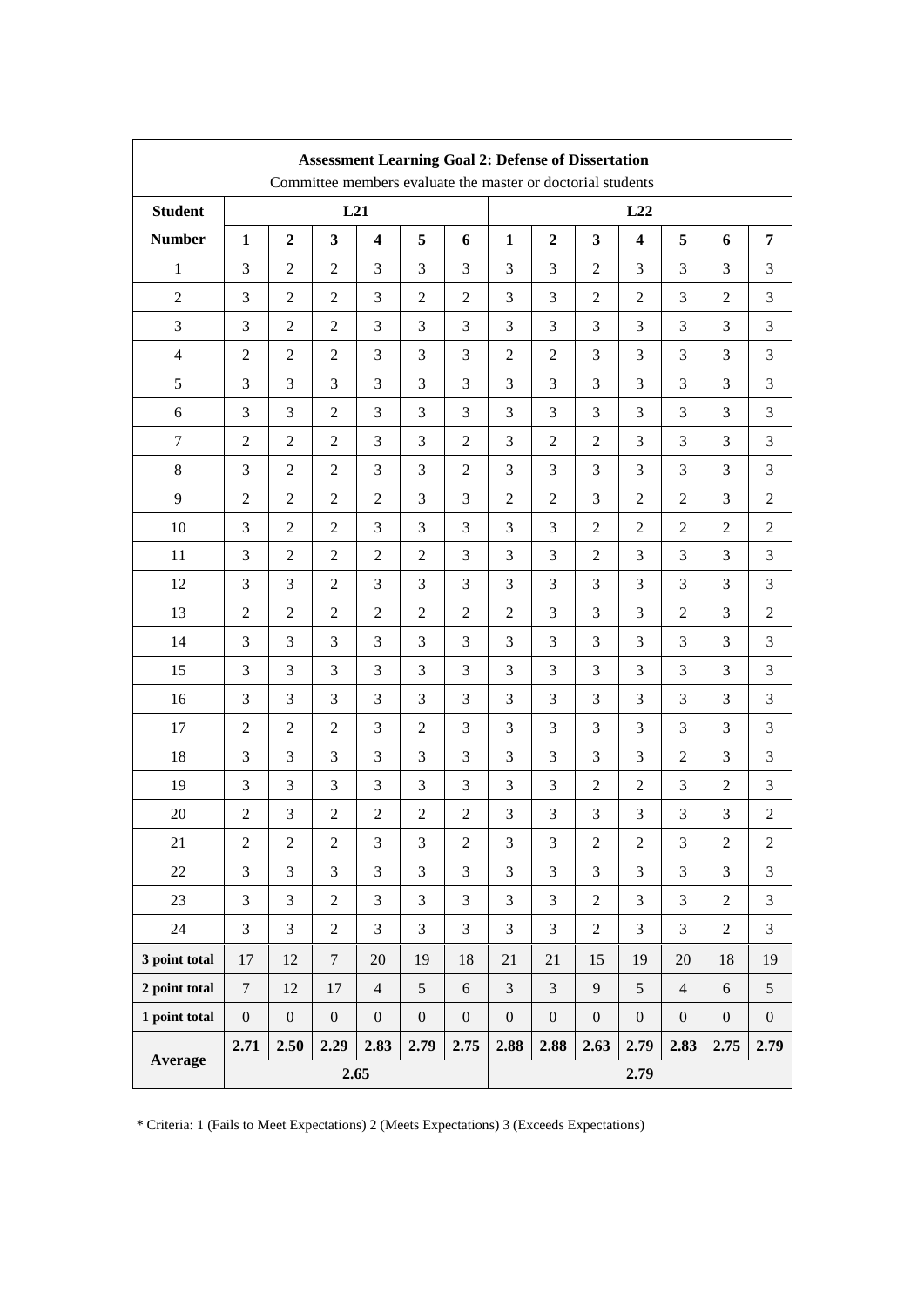| <b>Assessment Learning Goal 3: Defense of Dissertation</b> |                  |                  |                  |                         |                  |                                                             |                  |                  |                  |                  |                         |                |
|------------------------------------------------------------|------------------|------------------|------------------|-------------------------|------------------|-------------------------------------------------------------|------------------|------------------|------------------|------------------|-------------------------|----------------|
|                                                            |                  |                  |                  |                         |                  | Committee members evaluate the master or doctorial students |                  |                  |                  |                  |                         |                |
| <b>Student</b>                                             | L31              |                  |                  |                         |                  |                                                             |                  |                  |                  | L32              |                         |                |
| <b>Number</b>                                              | $\mathbf{1}$     | $\overline{2}$   | 3                | $\overline{\mathbf{4}}$ | 5                | 6                                                           | 7                | $\mathbf{1}$     | $\boldsymbol{2}$ | $\mathbf{3}$     | $\overline{\mathbf{4}}$ | 5              |
| $\mathbf{1}$                                               | 3                | 3                | 3                | 3                       | 3                | 3                                                           | 3                | 3                | 3                | 3                | 3                       | 3              |
| $\overline{2}$                                             | 3                | 3                | 3                | 3                       | 3                | $\mathfrak{Z}$                                              | 3                | $\overline{2}$   | 3                | 3                | 3                       | 3              |
| 3                                                          | 3                | 3                | 3                | 3                       | 3                | 3                                                           | 3                | 3                | 3                | 3                | 3                       | 3              |
| $\overline{4}$                                             | $\overline{2}$   | $\mathbf{2}$     | 3                | $\overline{2}$          | 3                | 3                                                           | 3                | 3                | 3                | $\overline{2}$   | 2                       | $\overline{2}$ |
| 5                                                          | 3                | 3                | 3                | 3                       | 3                | 3                                                           | 3                | 3                | 3                | 3                | 3                       | 3              |
| 6                                                          | 3                | 3                | 3                | 3                       | 3                | $\overline{2}$                                              | 3                | 3                | 3                | 3                | $\mathfrak{2}$          | $\overline{2}$ |
| $\tau$                                                     | 3                | 2                | 3                | 3                       | 3                | 3                                                           | 3                | 3                | 3                | 3                | 3                       | 3              |
| 8                                                          | 3                | 3                | 3                | 3                       | 3                | 3                                                           | 3                | 3                | 3                | 3                | 3                       | 3              |
| 9                                                          | $\overline{2}$   | 2                | $\overline{2}$   | $\overline{2}$          | 2                | $\overline{2}$                                              | 3                | $\overline{c}$   | $\overline{2}$   | $\overline{2}$   | 2                       | 2              |
| 10                                                         | 3                | 3                | 3                | 3                       | 3                | 3                                                           | 3                | 3                | 3                | 3                | 3                       | 3              |
| 11                                                         | 3                | 3                | 3                | 3                       | 3                | 3                                                           | 3                | 3                | 3                | 3                | 3                       | 3              |
| 12                                                         | 3                | 3                | 3                | $\overline{2}$          | 3                | 3                                                           | 3                | 3                | 3                | 3                | 3                       | 3              |
| 13                                                         | $\overline{2}$   | $\boldsymbol{2}$ | $\overline{2}$   | 3                       | $\sqrt{2}$       | $\overline{2}$                                              | 3                | $\mathfrak{Z}$   | $\overline{2}$   | $\overline{2}$   | $\mathbf{2}$            | $\mathfrak{Z}$ |
| 14                                                         | 3                | 3                | 3                | 3                       | 3                | 3                                                           | 3                | 3                | 3                | $\mathfrak{Z}$   | 3                       | 3              |
| 15                                                         | 3                | 3                | 3                | 3                       | 3                | 3                                                           | 3                | 3                | 3                | $\overline{2}$   | 3                       | 3              |
| 16                                                         | 3                | 3                | $\overline{2}$   | 3                       | 3                | 3                                                           | 3                | 3                | 3                | 3                | 2                       | 3              |
| 17                                                         | 3                | $\overline{2}$   | $\mathfrak{2}$   | $\overline{2}$          | $\overline{2}$   | $\overline{c}$                                              | $\overline{2}$   | $\overline{2}$   | $\mathfrak{2}$   | $\overline{2}$   | $\overline{c}$          | $\overline{c}$ |
| 18                                                         | 3                | 3                | 3                | 3                       | 3                | $\mathfrak{2}$                                              | 3                | 3                | 3                | 3                | 3                       | 3              |
| 19                                                         | 3                | 2                | 3                | 3                       | 3                | 3                                                           | 3                | 3                | 3                | $\overline{2}$   | $\overline{2}$          | 3              |
| 20                                                         | $\mathbf{2}$     | 2                | $\mathfrak{2}$   | $\mathbf{2}$            | 2                | $\mathfrak{2}$                                              | $\overline{2}$   | 2                | 2                | 2                | 2                       | $\overline{c}$ |
| 21                                                         | $\mathfrak 2$    | $\boldsymbol{2}$ | 3                | $\boldsymbol{2}$        | $\mathfrak{2}$   | $\mathfrak{2}$                                              | $\mathfrak{Z}$   | $\mathbf{2}$     | $\mathfrak 2$    | 3                | $\overline{2}$          | $\overline{c}$ |
| 22                                                         | $\overline{2}$   | 3                | 3                | 3                       | 3                | 3                                                           | 3                | 3                | 3                | 3                | 3                       | 3              |
| 23                                                         | 3                | 3                | 3                | 3                       | 3                | 3                                                           | 3                | 3                | 3                | 3                | 3                       | 3              |
| 24                                                         | 3                | 3                | 3                | $\overline{3}$          | $\sqrt{2}$       | 3                                                           | $\overline{3}$   | 3                | 3                | 3                | 3                       | $\overline{c}$ |
| 3 point total                                              | 18               | 16               | 19               | 18                      | 18               | 17                                                          | 22               | 19               | 19               | 17               | 15                      | 17             |
| 2 point total                                              | 6                | $8\,$            | 5                | 6                       | 6                | $\tau$                                                      | $\overline{2}$   | 5                | $\mathfrak{S}$   | $\overline{7}$   | 9                       | $\tau$         |
| 1 point total                                              | $\boldsymbol{0}$ | $\boldsymbol{0}$ | $\boldsymbol{0}$ | $\boldsymbol{0}$        | $\boldsymbol{0}$ | $\boldsymbol{0}$                                            | $\boldsymbol{0}$ | $\boldsymbol{0}$ | $\boldsymbol{0}$ | $\boldsymbol{0}$ | $\boldsymbol{0}$        | $\mathbf{0}$   |
| Average                                                    | 2.75             | 2.67             | 2.79             | 2.75                    | 2.75             | 2.71                                                        | 2.92             | 2.79             | 2.79             | 2.71             | 2.63                    | 2.71           |
|                                                            |                  | 2.76             |                  |                         |                  |                                                             |                  |                  |                  | 2.73             |                         |                |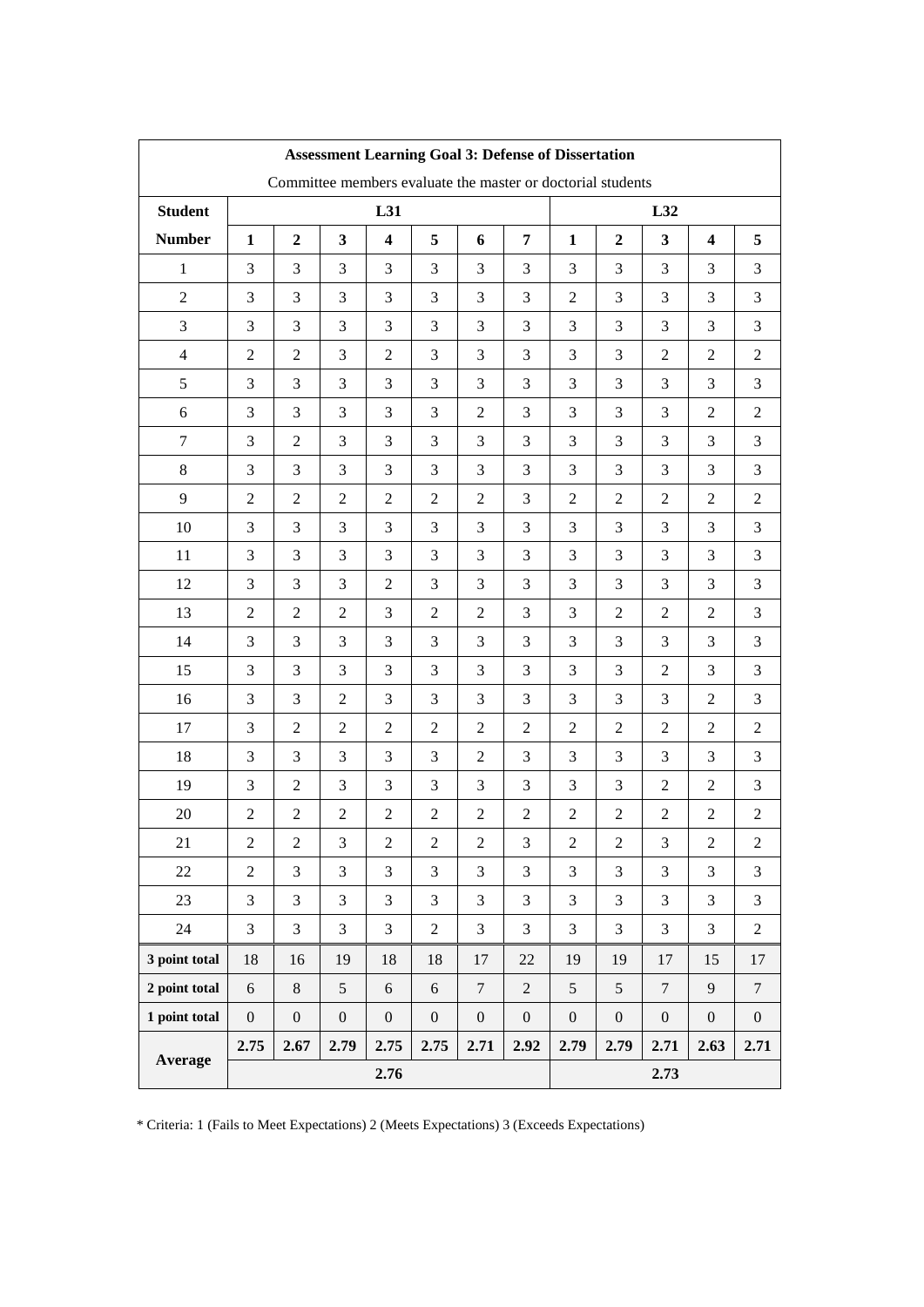| <b>Assessment Learning Goal 4: BA812</b>       |                |                                                           |                |                  |  |  |  |  |  |  |
|------------------------------------------------|----------------|-----------------------------------------------------------|----------------|------------------|--|--|--|--|--|--|
| Using course-embedded survey (peer evaluation) |                |                                                           |                |                  |  |  |  |  |  |  |
| <b>Student</b>                                 |                | L41                                                       |                |                  |  |  |  |  |  |  |
| <b>Number</b>                                  | $\mathbf{1}$   | $\overline{2}$<br>$\mathbf{3}$<br>$\overline{\mathbf{4}}$ |                |                  |  |  |  |  |  |  |
| $\mathbf{1}$                                   | 3              | $\overline{2}$                                            | 3              | 3                |  |  |  |  |  |  |
| $\overline{2}$                                 | 3              | 3                                                         | 3              | 3                |  |  |  |  |  |  |
| 3                                              | $\mathbf{2}$   | $\mathbf{2}$                                              | $\mathbf{1}$   | $\overline{2}$   |  |  |  |  |  |  |
| $\overline{4}$                                 | 3              | $\overline{c}$                                            | $\overline{c}$ | 3                |  |  |  |  |  |  |
| 5                                              | 3              | 3                                                         | 3              | 3                |  |  |  |  |  |  |
| 6                                              | $\overline{c}$ | 3                                                         | $\overline{c}$ | $\overline{2}$   |  |  |  |  |  |  |
| $\overline{7}$                                 | 3              | $\overline{2}$                                            | 3              | $\overline{2}$   |  |  |  |  |  |  |
| 8                                              | 3              | $\overline{2}$                                            | 3              | 3                |  |  |  |  |  |  |
| 9                                              | $\mathbf{2}$   | 3                                                         | 3              | 3                |  |  |  |  |  |  |
| 3 point total                                  | 6              | $\overline{4}$                                            | 6              | 6                |  |  |  |  |  |  |
| 2 point total                                  | $\mathfrak{Z}$ | 5                                                         | $\overline{2}$ | 3                |  |  |  |  |  |  |
| 1 point total                                  | $\mathbf{0}$   | $\mathbf{0}$                                              | $\mathbf{1}$   | $\boldsymbol{0}$ |  |  |  |  |  |  |
|                                                | 2.67           | 2.44                                                      | 2.56           | 2.67             |  |  |  |  |  |  |
| Average                                        |                | 2.58                                                      |                |                  |  |  |  |  |  |  |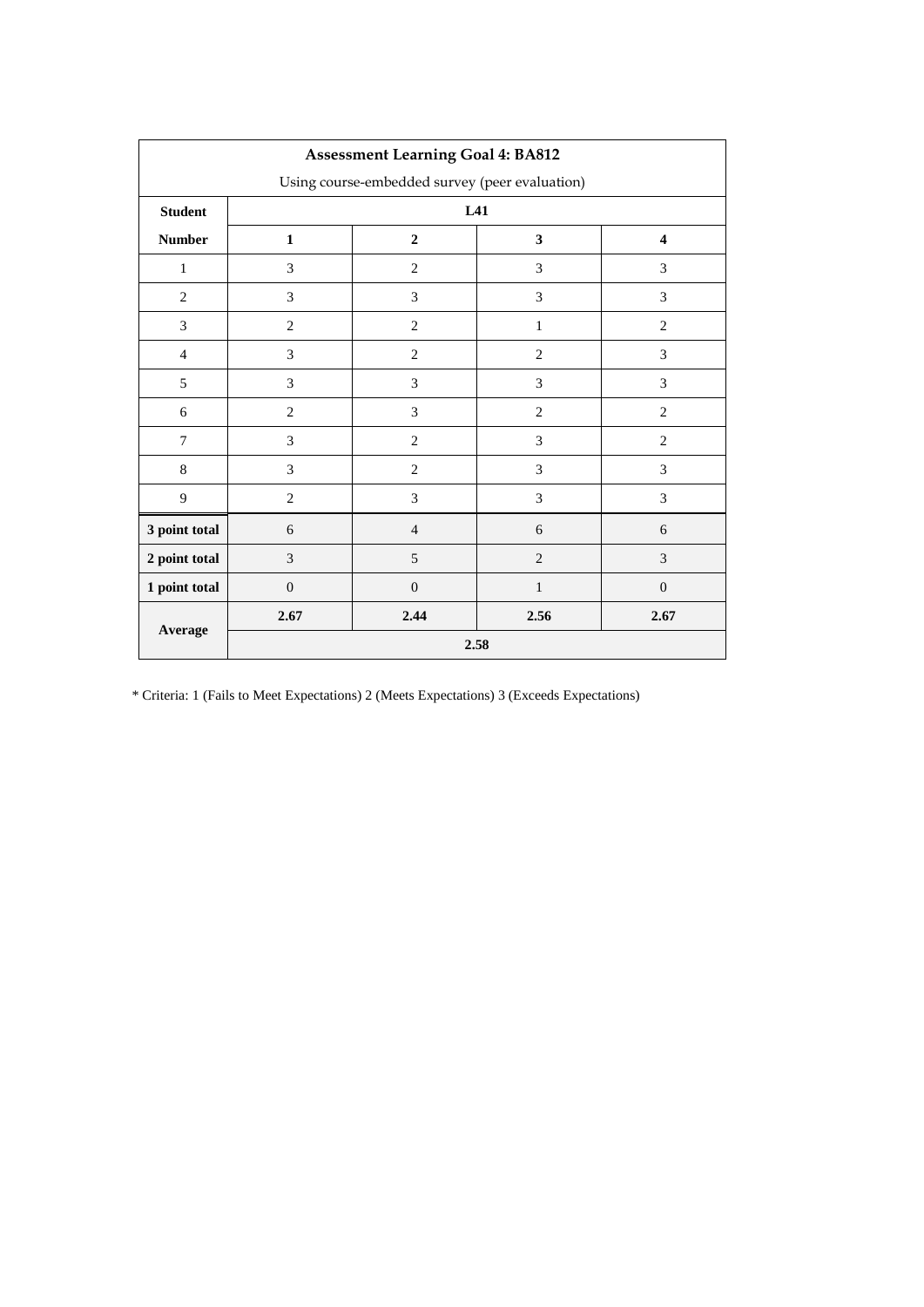#### **Result Interpretation and Comments**

#### **- Learning Goal 1 – Objective 1 (L11)**

An overall score for L11 is 2.48. The results imply that our graduates have enough quantitative skills for their research. In particular, the average score for 'Application of quantitative tools' is 2.85. It indicates that our graduates show strong understanding of application of quantitative techniques. In contrast, the average score for 'Identification of research problems' is 2.15, implying that more education on the identification of research problems is needed.

#### **- Learning Goal 1 – Objective 2 (L12)**

An overall score is 2.37 for L12. The results imply that our graduates have enough knowledge about their research areas, theories and research tools. In particular, the average score for "Proper use of effective research tools" is 2.54. It indicates that our graduates use methods and tools which are adequate to address their research arguments. On the other hand, the average score for 'Application of Theory' is 2.15, implying the college also needs to put more emphasis on how to apply theory to support their research arguments.

## **- Learning Goal 2 – Objective 1 (L21)**

An overall score is 2.65 for L21. The results imply that the graduates are able to write well-written professional papers. In particular, average score for 'Development of Ideas' and 'Purpose and Audience' are 2.81. It shows our graduates can develop their ideas thoroughly, focus the purpose of their research, and consider the right audience. However, average score for 'Spelling and Grammar' is 2.29, suggesting that more education on English vocabulary and grammar skill is required.

#### **- Learning Goal 2 – Objective 2 (L22)**

An overall score is 2.79 for L22. The results imply that the graduates can deliver an effective oral presentation. In particular, all the average score is above 2.75 except for 'Voice quality and pace'. It shows the graduates make their oral presentation with well-organized contents and high-quality slides, and deliver a speech professionally and confidently enough to attract audience's interest. The average score for 'Voice quality and pace' is 2.63. Although it is still a high score, it is the lowest one among other criteria. Therefore, college needs to put more emphasis on conversational attitude for effective delivery.

## **- Learning Goal 3 – Objective 1 (L31)**

An overall score is 2.76 for L31. The results imply that our students can diagnose research problems effectively. Every criterion scored higher than 2.67, which is quite impressive. Above